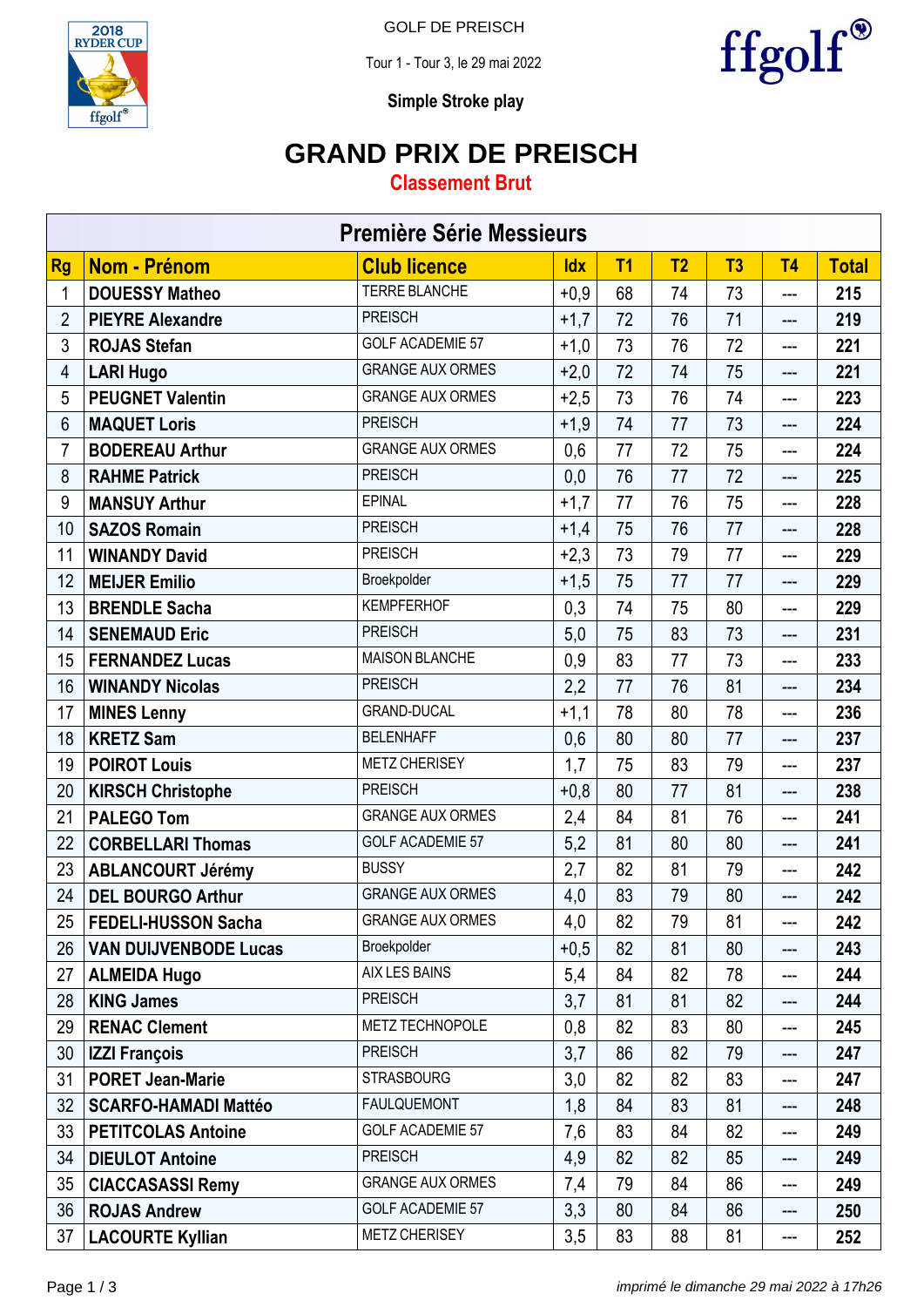

 $\operatorname{ffgolf}^\circ$ 

GOLF DE PREISCH

Tour 1 - Tour 3, le 29 mai 2022



# **GRAND PRIX DE PREISCH**

### **Classement Brut**

| 38                          | <b>BECHARD Luc</b>           | <b>PREISCH</b>          | 2,8        | 86             | 86             | 82         | ---       | 254          |  |
|-----------------------------|------------------------------|-------------------------|------------|----------------|----------------|------------|-----------|--------------|--|
| 39                          | <b>CHOUDURY Hubert</b>       | <b>STRASBOURG</b>       | 5,4        | 83             | 82             | 89         | ---       | 254          |  |
| 40                          | <b>DUPRE Roland</b>          | <b>PREISCH</b>          | 4,2        | 89             | 86             | 80         | ---       | 255          |  |
| 41                          | <b>SERRE Baptiste</b>        | <b>GOLF ACADEMIE 57</b> | 7,6        | 85             | 82             | 88         | ---       | 255          |  |
| 42                          | <b>CHIAPOLINO Jean-Marie</b> | <b>NANCY PULNOY</b>     | 3,8        | 91             | 86             | 80         | ---       | 257          |  |
| 43                          | <b>BECHARD Louis</b>         | <b>PREISCH</b>          | 6,8        | 89             | 83             | 85         | ---       | 257          |  |
| 44                          | <b>SAUR Arthur</b>           | <b>SARREBOURG</b>       | 7,2        | 89             | 86             | 85         | ---       | 260          |  |
| 45                          | <b>TRIOL Eric</b>            | <b>NANCY PULNOY</b>     | 5,2        | 88             | 89             | 84         | ---       | 261          |  |
| 46                          | <b>BOURGOIN Quentin</b>      | ANGOULEME HIRON         | 5,5        | 87             | 87             | 87         | ---       | 261          |  |
| 47                          | <b>CRISTINA Eric</b>         | METZ TECHNOPOLE         | 5,0        | 88             | 83             | 91         | ---       | 262          |  |
| 48                          | <b>CIACCASASSI Tristan</b>   | <b>GRANGE AUX ORMES</b> | 6,7        | 88             | 89             | 87         | ---       | 264          |  |
| 49                          | <b>MONCHIERI Hugo</b>        | <b>METZ CHERISEY</b>    | 5,8        | 89             | 84             | 91         | ---       | 264          |  |
| 50                          | <b>HAUTIER Fabien</b>        | <b>PREISCH</b>          | 6,7        | 85             | 99             | 82         | ---       | 266          |  |
| 51                          | <b>JEITZ Luc</b>             | <b>PREISCH</b>          | 2,0        | 90             | 89             | 87         | ---       | 266          |  |
| 52                          | <b>SAMMARTANO Fabrice</b>    | <b>PREISCH</b>          | 7,1        | 89             | 90             | 88         | ---       | 267          |  |
| 53                          | <b>PASTOR Jérémy</b>         | <b>GRANGE AUX ORMES</b> | 10,5       | 93             | 85             | 90         | ---       | 268          |  |
| 54                          | <b>FOUQUET Paul-Henri</b>    | WANTZENAU               | 11,0       | 92             | 96             | 85         | ---       | 273          |  |
| 55                          | <b>MASSON Antonin</b>        | <b>GOLF ACADEMIE 57</b> | 6,9        | 92             | 93             | 89         | ---       | 274          |  |
| 56                          | <b>MONCADA Christian</b>     | <b>PREISCH</b>          | 7,0        | 84             | 98             | 92         | ---       | 274          |  |
| 57                          | <b>COMMITO Pierre</b>        | <b>METZ CHERISEY</b>    | 6,1        | 96             | 87             | 94         | ---       | 277          |  |
| 58                          | <b>SCHMIDT Paul</b>          | Wendelinus Golfpark     | 3,6        | 91             | 98             | 92         | ---       | 281          |  |
| 59                          | <b>MENAGER Pierre</b>        | WANTZENAU               | 8,9        | 95             | 93             | 95         | ---       | 283          |  |
| 60                          | <b>DUVAL Emmanuel</b>        | <b>GRANGE AUX ORMES</b> | 8,8        | 97             | 97             | 90         | ---       | 284          |  |
| 61                          | <b>SIMON François</b>        | <b>KIKUOKA</b>          | 2,5        | 82             | 86             | <b>FOR</b> | ---       | 168          |  |
| 62                          | <b>HAWNER Hervé</b>          | <b>PREISCH</b>          | 6,3        | 84             | 93             | <b>FOR</b> | ---       | 177          |  |
| 63                          | <b>SCHWENDER Maël</b>        | <b>PREISCH</b>          | $+0,5$     | 81             | <b>FOR</b>     | <b>FOR</b> | ---       | 81           |  |
| 64                          | <b>GILLES Ludovic</b>        | <b>PREISCH</b>          | 9,2        | 95             | <b>ABJ</b>     | <b>FOR</b> | ---       | 95           |  |
| 65                          | <b>PAZIENZA Franck</b>       | <b>BOULEAUX</b>         | $+2,4$     | <b>ABJ</b>     | <b>ABJ</b>     | <b>ABJ</b> | ---       | $\mathbf{0}$ |  |
| <b>Première Série Dames</b> |                              |                         |            |                |                |            |           |              |  |
| <b>Rg</b>                   | <b>Nom - Prénom</b>          | <b>Club licence</b>     | <b>Idx</b> | T <sub>1</sub> | T <sub>2</sub> | T3         | <b>T4</b> | <b>Total</b> |  |
| 1                           | <b>PETITCOLAS Manon</b>      | <b>GOLF ACADEMIE 57</b> | 2,9        | 76             | 81             | 74         | ---       | 231          |  |
| $\overline{2}$              | <b>WAGNER Charlotte</b>      | <b>GRANGE AUX ORMES</b> | 2,1        | 82             | 79             | 76         | ---       | 237          |  |
| 3                           | <b>CUNEY Sarah</b>           | DIJON BOURGOGNE         | 4,1        | 81             | 79             | 79         | ---       | 239          |  |
| 4                           | <b>SELDEMIROVA Sofia</b>     | <b>BELENHAFF</b>        | $+2,8$     | 80             | 80             | 81         | ---       | 241          |  |
| 5                           | <b>MACHARIS Vinciane</b>     | ST NOM LA BRETECHE      | 3,6        | 84             | 78             | 81         | ---       | 243          |  |
| 6                           | <b>BINNINGER Marie</b>       | <b>KIKUOKA</b>          | 3,5        | 78             | 84             | 82         | ---       | 244          |  |
| 7                           | <b>BARBET Mylene</b>         | <b>KEMPFERHOF</b>       | 3,3        | 77             | 86             | 83         | ---       | 246          |  |
| 8                           | <b>WOJTCZAK Nina</b>         | <b>KEMPFERHOF</b>       | 3,0        | 86             | 77             | 84         | ---       | 247          |  |
| 9                           | <b>KLEPPER Jacqueline</b>    | <b>BELENHAFF</b>        | 4,6        | 83             | 86             | 80         | ---       | 249          |  |